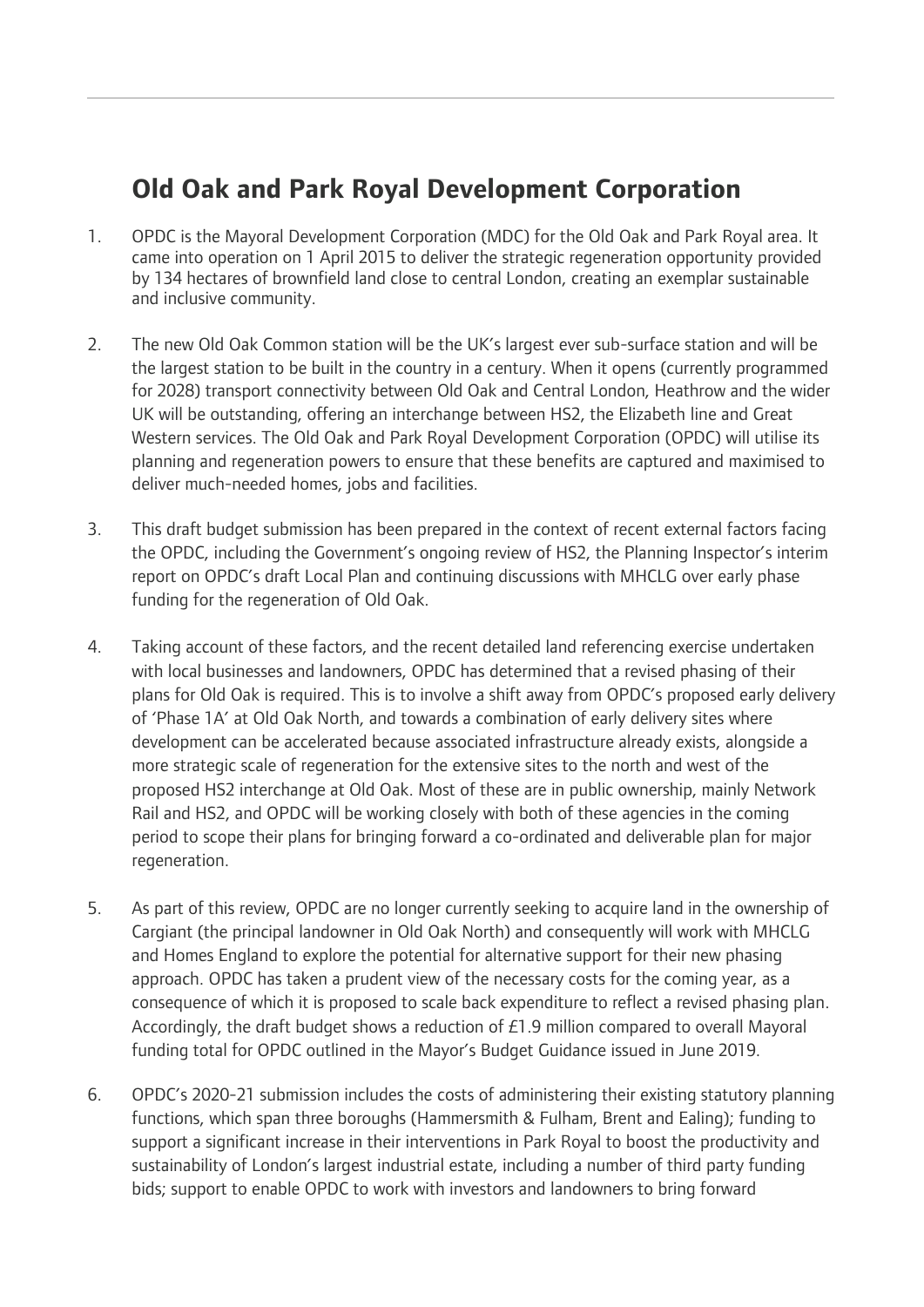innovative early development sites; and support for the development of new proposals, in collaboration with HS2 and Network Rail, with a view to bringing forward major proposals later next year.

## **Key deliverables**

- 7. The key deliverables for 2020-21 are as follows:
	- Accelerated early delivery: Working with landowners and investors to unlock a range of sites for residential and employment uses where major infrastructure is not required;
	- Strategic Regeneration: Working with HS2, Network Rail and borough partners; Identify and bring forward proposals for the largely public sector owned 'western' land for major redevelopment. The workstreams include the development of a clear vision and strategy, alongside a feasibility study and funding proposal to support an implementation plan;
	- Early activation: A range of proposals to deliver improvements to public realm, local infrastructure and community amenities in the OPDC area that upgrade local facilities and support long-term value creation;
	- Park Royal: OPDC is delivering projects in Park Royal next year such as improving digital infrastructure, setting up the Employment and Skills Hub and improving the public realm. Some projects will commence during the course of the year but are dependent on securing external funding, for instance transport network improvements to be resourced by a bid to the TfL Liveable Neighbourhoods fund. Other projects such as Clean Growth and 5G are currently in the development/planning phase.
	- Local Plan: Progression and adoption of OPDC's Local Plan, providing a series of robust planning policies to guide future development, along with Supplementary Planning Documents (SPDs) which will provide guidance to support the successful implementation of OPDC's Local Plan policies; and
	- Planning applications: The timely consideration and determination of planning applications and an effective pre-application process that improves outcomes that support a highquality of development, with better design and greater levels of affordable housing and social infrastructure.

#### **Gross revenue and capital expenditure**

8. The Mayor's proposed gross revenue expenditure for the OPDC in 2020-21 is £8.6 million.

#### **Net revenue budget and council tax requirement**

9. The tables overleaf set out the proposed budget for OPDC on an objective and subjective basis.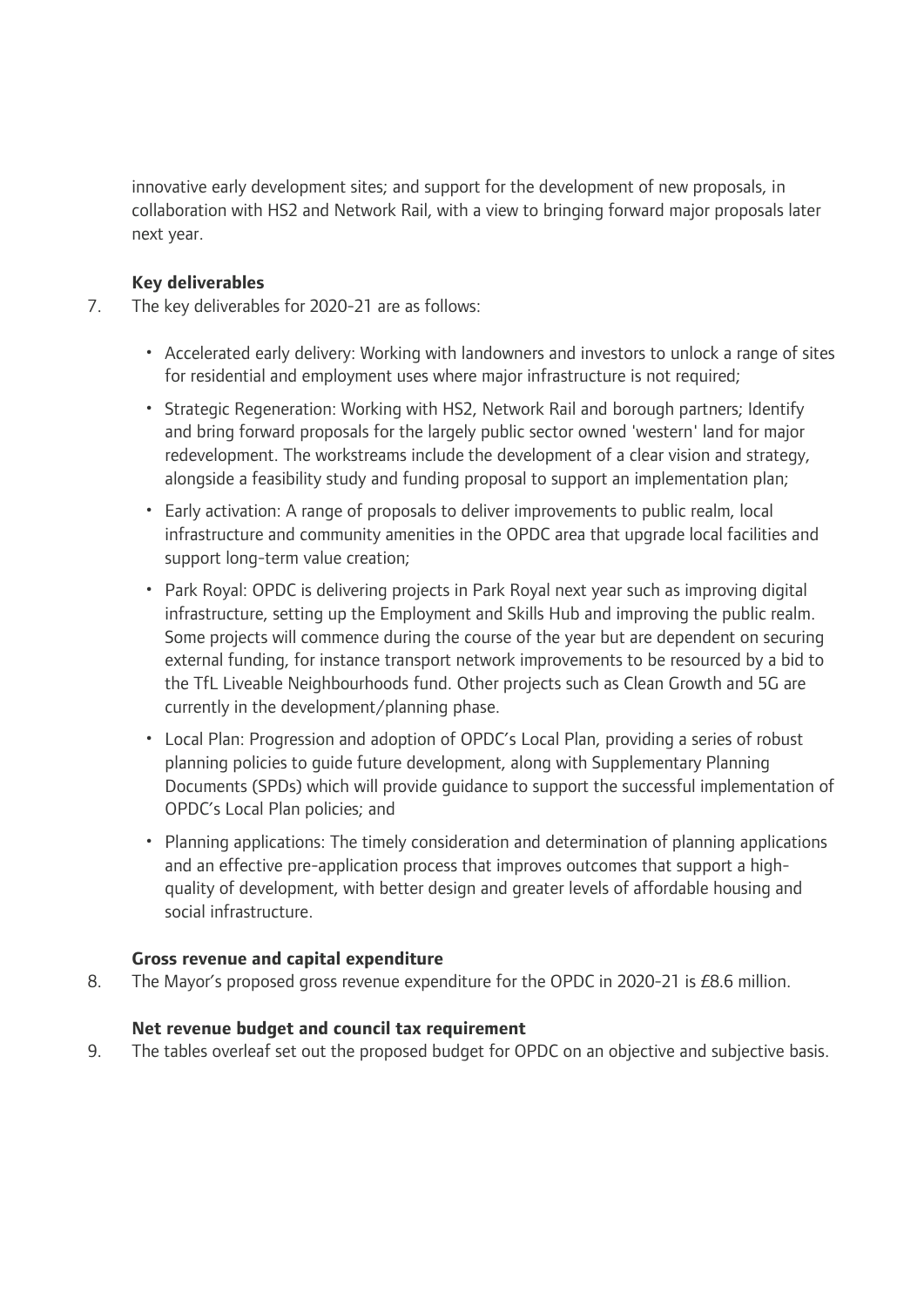# **Table 1: OPDC – Objective analysis**

| <b>Objective analysis</b><br><b>OPDC</b>          | <b>Revised</b><br><b>Budget</b> | <b>Forecast</b><br><b>Outturn</b> | <b>Budget</b> | Plan    | Plan    | Plan    |
|---------------------------------------------------|---------------------------------|-----------------------------------|---------------|---------|---------|---------|
|                                                   | 2019-20                         | 2019-20                           | 2020-21       | 2021-22 | 2022-23 | 2023-24 |
|                                                   | £m                              | £m                                | Em            | £m      | £m      | £m      |
| CEO Office                                        | 1.0                             | 0.9                               | 0.8           | 0.8     | 0.8     | 0.8     |
| Delivery                                          | 6.0                             | 5.5                               | 2.4           | 1.9     | 1.9     | 1.9     |
| Planning                                          | 2.8                             | 2.6                               | 1.9           | 1.9     | 1.9     | 1.9     |
| <b>Corporate Operations</b>                       | 3.1                             | 2.9                               | 3.5           | 3.5     | 3.5     | 3.5     |
| <b>Total expenditure</b>                          | 12.9                            | 11.9                              | 8.6           | 8.1     | 8.1     | 8.1     |
| Planning application income                       | $-0.3$                          | $-0.2$                            | $-0.3$        | $-0.3$  | $-0.3$  | $-0.3$  |
| Other Income                                      | $-0.8$                          | $-0.8$                            | $-0.5$        | 0.0     | 0.0     | 0.0     |
| <b>Total income</b>                               | $-1.1$                          | $-1.0$                            | $-0.8$        | $-0.3$  | $-0.3$  | $-0.3$  |
| Net expenditure                                   | 11.8                            | 10.9                              | 7.8           | 7.8     | 7.8     | 7.8     |
| <b>Business rates</b>                             | 9.5                             | 9.5                               | 7.8           | 7.8     | 7.8     | 7.8     |
| Mayoral Development<br><b>Corporation Reserve</b> | 1.4                             | 1.4                               | 0.0           | 0.0     | 0.0     | 0.0     |
| <b>Council tax requirement</b>                    | 0.0                             | 0.0                               | 0.0           | 0.0     | 0.0     | 0.0     |

# **Table 2: OPDC - Subjective analysis**

| <b>Subjective analysis</b>                 | <b>Revised</b><br><b>Budget</b> | <b>Forecast</b><br><b>Outturn</b> | <b>Budget</b> | Plan    | Plan    | Plan    |
|--------------------------------------------|---------------------------------|-----------------------------------|---------------|---------|---------|---------|
|                                            | 2019-20                         | 2019-20                           | 2020-21       | 2021-22 | 2022-23 | 2023-24 |
|                                            | £m                              | £m                                | £m            | £m      | £m      | £m      |
| Employee expenses                          | 4.4                             | 3.7                               | 4.6           | 4.6     | 4.6     | 4.6     |
| Supplies and services                      | 8.5                             | 8.2                               | 4.0           | 3.5     | 3.5     | 3.5     |
| <b>Total expenditure</b>                   | 12.9                            | 11.9                              | 8.6           | 8.1     | 8.1     | 8.1     |
| Total income                               | $-1.1$                          | $-1.0$                            | $-0.8$        | $-0.3$  | $-0.3$  | $-0.3$  |
| Net expenditure                            | 11.8                            | 10.9                              | 7.8           | 7.8     | 7.8     | 7.8     |
| <b>Business rates</b>                      | 9.5                             | 9.5                               | 7.8           | 7.8     | 7.8     | 7.8     |
| Mayoral Development Corporation<br>Reserve | 2.3                             | 1.4                               | 0.0           | 0.0     | 0.0     | 0.0     |
| <b>Council tax requirement</b>             | 0.0                             | 0.0                               | 0.0           | 0.0     | 0.0     | 0.0     |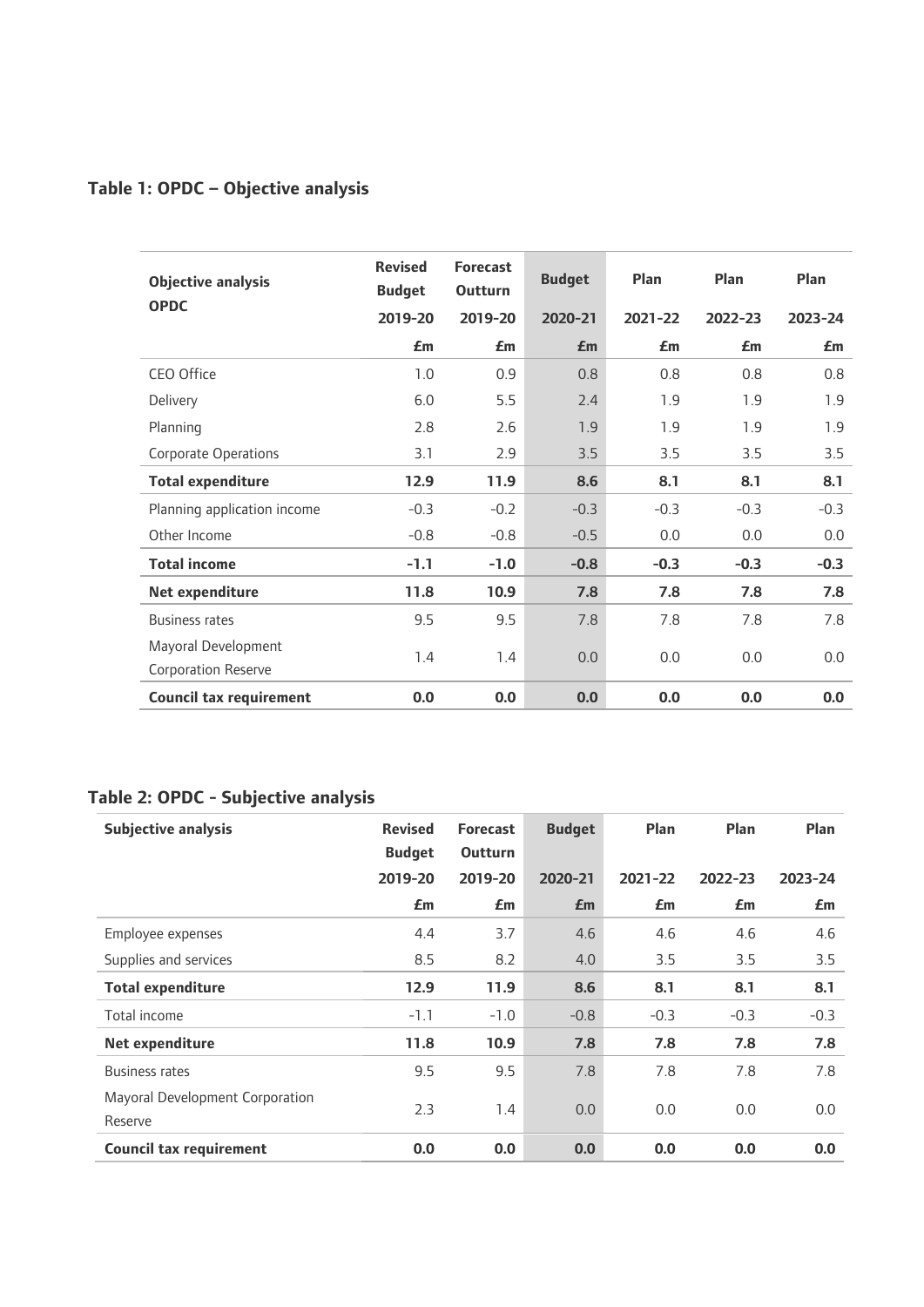## **Explanation of budget changes**

10. An analysis of the year-on-year movement in the council tax requirement, comparing the revised 2019-20 budget to the proposed 2020-21 budget, is set out below.

| Changes in the council tax requirement   | £m     |
|------------------------------------------|--------|
| 2019-20 council tax requirement          | 0.0    |
| Changes due to:                          |        |
| Inflation                                | 0.1    |
| Savings and efficiencies                 | $-3.1$ |
| New initiatives and service improvements | 0.0    |
| Net change in GLA funding                | 3.1    |
| 2020-21 council tax requirement          | 00     |

# **Inflation**

11. The budget includes a provision for inflation of £0.1 million. This reflects the expected pay award in 2020-21.

## **Savings and efficiencies**

12. The budget incorporates planned savings and efficiencies of £3.1 million. This reflects a revised phasing plan for Old Oak in 2020-21, towards a combination of early delivery sites where development can be accelerated.

# **Net change in GLA funding**

13. The OPDC receives its revenue funding via the GLA, paid from business rates and funds held in the Mayoral Development Corporation Reserve. The funding provided by the GLA will reduce by £3.1 million in 2020-21, compared to the revised 2019-20 budget.

#### **Equalities**

- 14. Equality for all is at the centre of the corporate strategy of the OPDC, which is to improve lives through employability, improved homes and exemplar neighbourhoods. OPDC's corporate strategy is being reviewed, for consideration by its Board in spring 2020. The OPDC's approach to inclusion is set out in Inclusive London, the Mayor's equality, diversity and inclusion strategy.
- 15. The OPDC will deliver new housing and employment capacity for London in ways that are accessible and inclusive for all sections of new and existing communities. OPDC's Local Plan recognises the importance of this and seeks to deliver 'Lifetime Neighbourhoods' with inclusive design at the heart of development. OPDC is allocating funding for a range of investment, policies and programmes to positively impact equalities outcomes.
- 16. The OPDC is committed to creating a diverse and inclusive workforce through measures such as the development of a clear action plan to achieve the objective and monitoring, analysing and